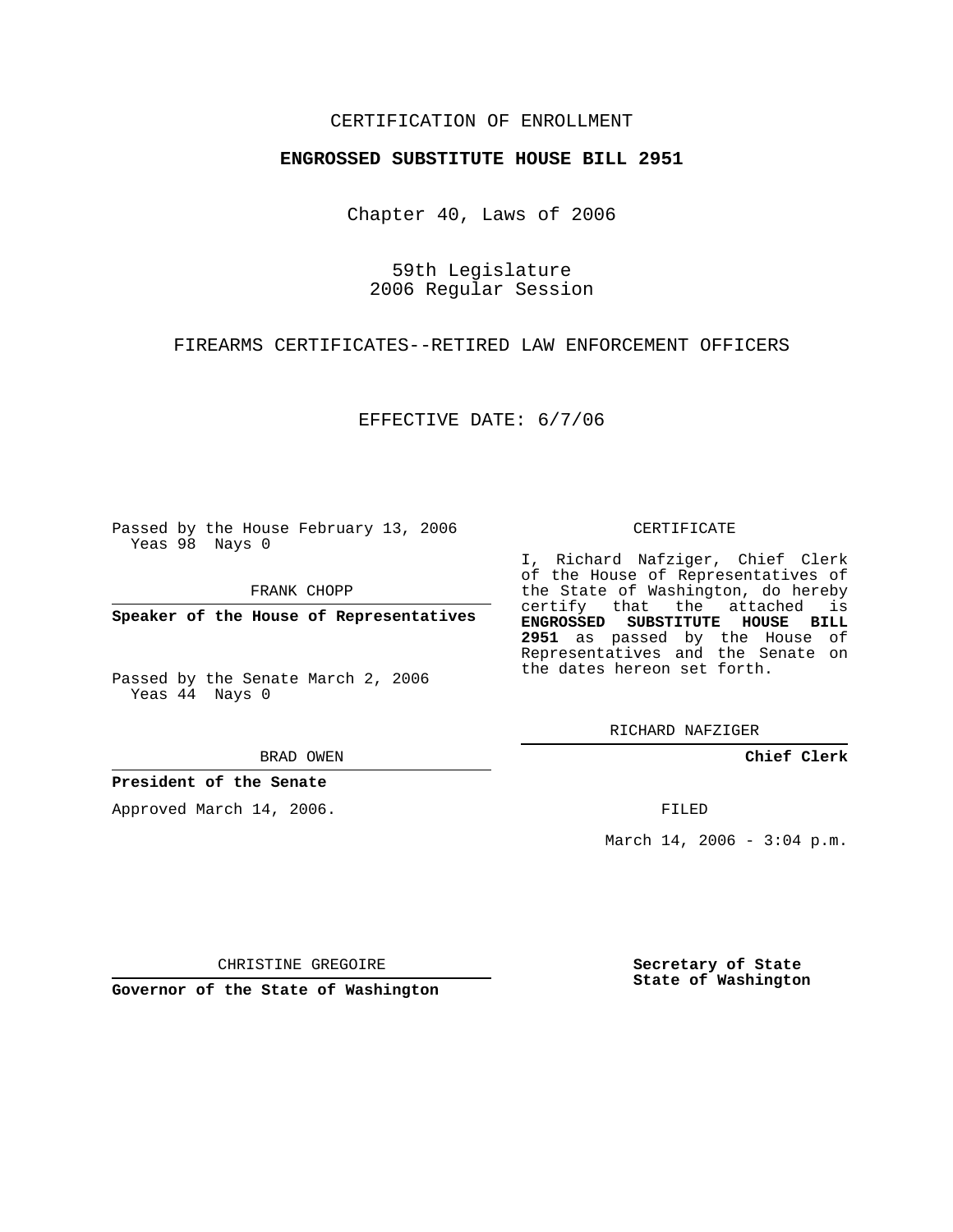## **ENGROSSED SUBSTITUTE HOUSE BILL 2951** \_\_\_\_\_\_\_\_\_\_\_\_\_\_\_\_\_\_\_\_\_\_\_\_\_\_\_\_\_\_\_\_\_\_\_\_\_\_\_\_\_\_\_\_\_

\_\_\_\_\_\_\_\_\_\_\_\_\_\_\_\_\_\_\_\_\_\_\_\_\_\_\_\_\_\_\_\_\_\_\_\_\_\_\_\_\_\_\_\_\_

Passed Legislature - 2006 Regular Session

## **State of Washington 59th Legislature 2006 Regular Session**

**By** House Committee on Judiciary (originally sponsored by Representatives Campbell, Morrell, McCune and Green)

READ FIRST TIME 02/03/06.

 AN ACT Relating to a firearms training certificate program for retired law enforcement officers; and adding a new section to chapter 36.28A RCW.

BE IT ENACTED BY THE LEGISLATURE OF THE STATE OF WASHINGTON:

 NEW SECTION. **Sec. 1.** A new section is added to chapter 36.28A RCW to read as follows:

 (1) The purpose of this section is to establish a process for issuing firearms certificates to residents of Washington who are qualified retired law enforcement officers for the purpose of satisfying the certification requirements contained in the federal law enforcement officers safety act of 2004 (118 Stat. 865; 18 U.S.C. Sec. 926B and 926C).

 (2) The Washington association of sheriffs and police chiefs shall develop a firearms certificate form to be used by local law enforcement agencies when issuing firearms certificates to retired law enforcement officers under this section.

 (3) A retired law enforcement officer who is a resident of Washington may apply for a firearms certificate with a local law